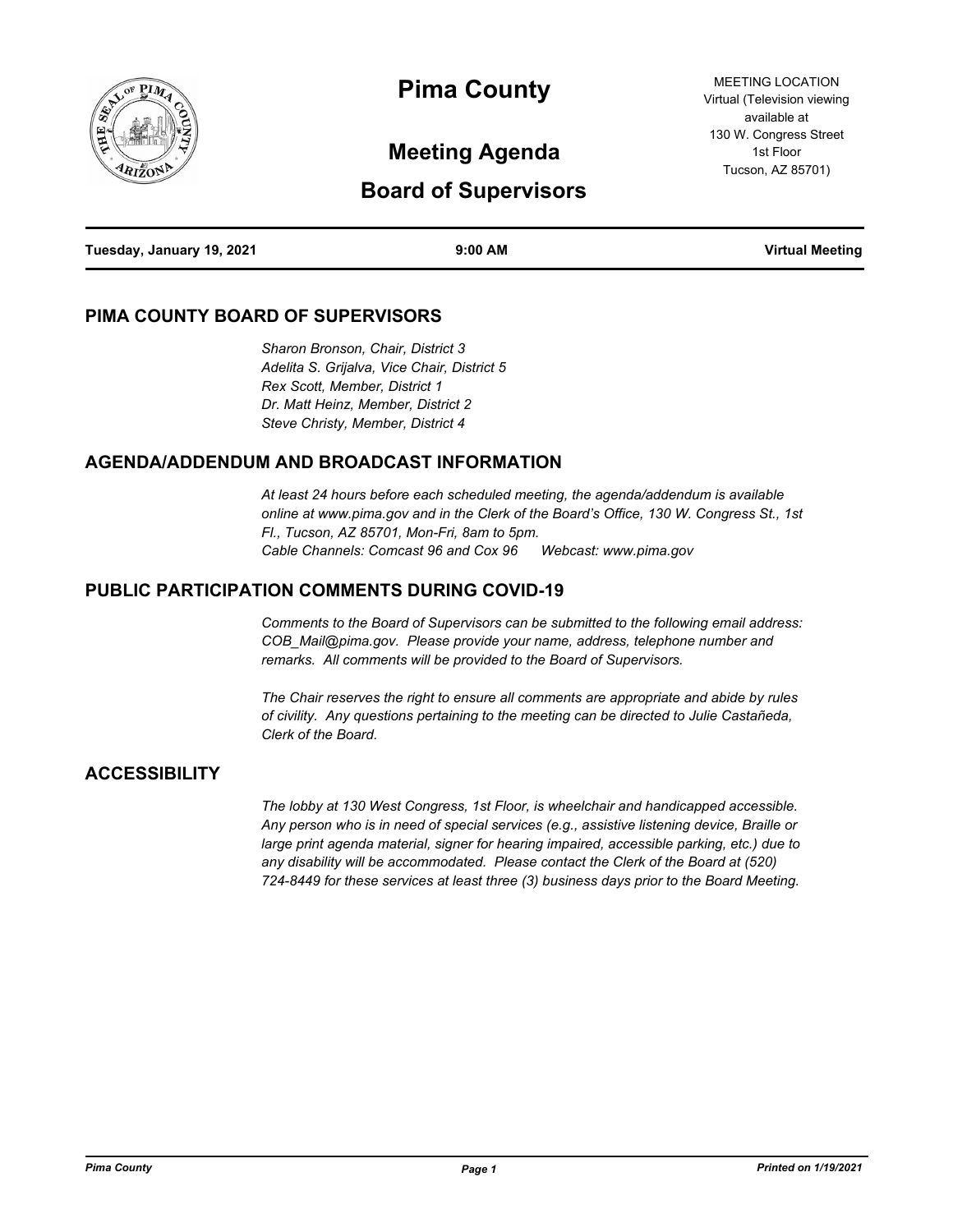**MEETING NOTE: Due to the impacts of the COVID-19 pandemic, which have prompted declarations of a public health emergency at the local, state and federal levels, this meeting will be conducted using measures to protect public health. This meeting will be conducted remotely through technological means, as permitted by Arizona law. Subject to technological availability, individuals interested in viewing or listening to the meeting can email COB\_Mail@pima.gov for instructions on how to remotely access the meeting. The following public viewing options are also available.**

**This meeting can be streamed via the following links: BOS Agenda January 19, 2021 (http://pima.granicus.com/ViewPublisher.php?view id=3), on Facebook (https://www.facebook.com/pimacountyarizona/), or via Cox and Comcast Cable Channel 96. Television viewing will be available in the lobby at 130 West Congress, 1st Floor.**

**IN-PERSON ATTENDANCE BY MEMBERS OF THE PUBLIC WILL BE PROHIBITED.**

- **1. ROLL CALL**
- **2. PLEDGE OF ALLEGIANCE**
- **3. PUBLIC COMMENTS (submit public comments to COB\_mail@pima.gov)**

#### **EXECUTIVE SESSION**

| (Clerk's Note: In addition to the executive sessions listed below, pursuant to A.R.S.<br>§38-431.03(A)(3) the Board of Supervisors, or the Board sitting as other boards, may<br>vote to go into executive session for the purpose of obtaining legal advice from its<br>counsel with respect to any item listed on this agenda or any addendum thereto.) |
|-----------------------------------------------------------------------------------------------------------------------------------------------------------------------------------------------------------------------------------------------------------------------------------------------------------------------------------------------------------|
| Pursuant to A.R.S. $\S$ 38-431.03(A) (3) and (4), for legal advice and<br>direction regarding a notice of claim and forthcoming lawsuit filed by Viva<br>Coffee House, L.L.C., Andrea and Kelly Walker, and Richard and Cheryl<br>Dunker.                                                                                                                 |
| <b>Attachments: PCA ExecSession-VivaCoffeeHouse</b>                                                                                                                                                                                                                                                                                                       |
| Pursuant to A.R.S. $\S$ 38-431.03(A) (3) and (4), for legal advice and<br>direction regarding existing and potential County policies restricting<br>political activities of County employees.                                                                                                                                                             |
| <b>Attachments: PCA ExecSession-PoliciesRestrictingPoliticalActivities</b>                                                                                                                                                                                                                                                                                |
| Pursuant to A.R.S. $\S$ 38-431.03(A) (3) and (4), for legal advice and<br>direction regarding a proposed settlement in Kohl's, Inc., et al. v. Pima<br>County, Arizona Tax Court Case No. TX2020-000945.<br>Attachments: PCA ExecSession-Kohl's                                                                                                           |
|                                                                                                                                                                                                                                                                                                                                                           |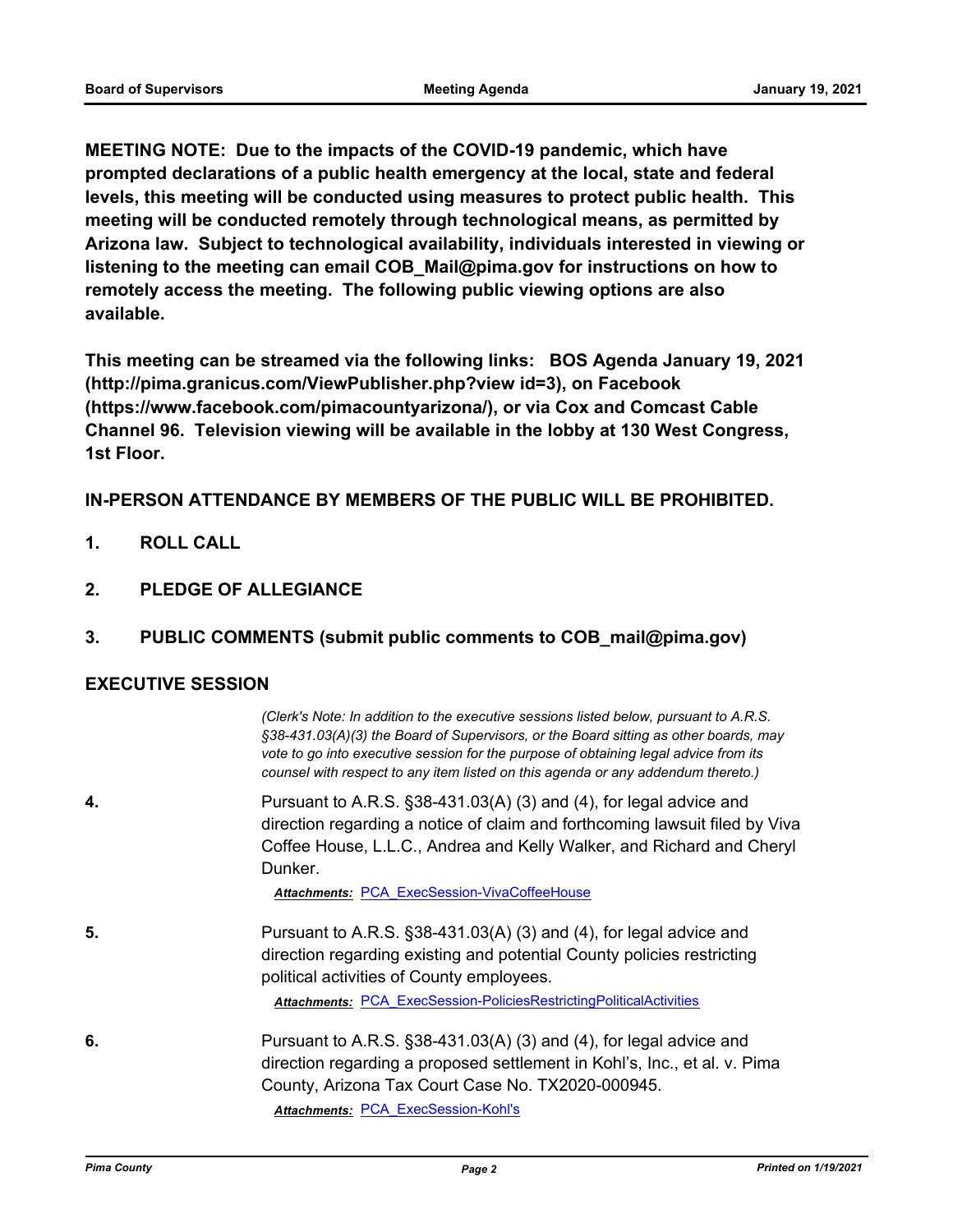#### **7. APPROVAL OF CONSENT CALENDAR**

#### **BOARD OF SUPERVISORS**

#### **8. Executive Session**

Pursuant to A.R.S. §38-431.03(A) (3) and (4), for legal advice, and for discussion or consideration of any matter within the scope of A.R.S. §38-431.03(A) (1), regarding the proposed County Administrator Employment Contract, 2021-2025. As required by §38-431.03(D), any legal action must be taken in public session. (District 5)

*Attachments:* [BOS\\_ExecSession-CntyAdminEmpContract\\_Dist5Submittal](http://pima.legistar.com/gateway.aspx?M=F&ID=2db754d8-bedb-458e-b1ab-4d170dbf8f6b.pdf)

#### **COUNTY ADMINISTRATOR**

#### **9.** UNFINISHED BUSINESS (12/1/20)

#### **County Fair Racing Association**

RESOLUTION NO. 2020 - 93, of the Board of Supervisors, repealing Resolution No. 1987-227 and designating the Pima County Natural Resources, Parks and Recreation Advisory Commission as the "County Fair Racing Association" for all purposes set forth in A.R.S. Title 5, Chapter 1, Article 1.

**Attachments: CA ResoCountyFairRacingAssociation** 

[CA\\_PCFairHorseRacingCommisionCommentLetter\\_11-23-20](http://pima.legistar.com/gateway.aspx?M=F&ID=83365e6c-be2b-494f-a932-49db66de2ce9.pdf)

- [CA\\_PCFairHorseRacingCommisionCommentLtr\\_11-24-20\\_Redacted](http://pima.legistar.com/gateway.aspx?M=F&ID=094a1dea-3dfa-40b1-b630-9dee4c6cb5c2.pdf)
- [CA\\_PCFairHorseRacingCommisionCommentLtr\\_1-15-21\\_Redacted](http://pima.legistar.com/gateway.aspx?M=F&ID=559e955d-8aa0-4134-8677-c625dd487def.pdf)
- [CA\\_CAMemo\\_MergerofFairHorseRacingCommission\\_1-15-21](http://pima.legistar.com/gateway.aspx?M=F&ID=64d210d1-ba82-4280-9619-0d1306b6b218.pdf)

[CA\\_PCFairHorseRacingCommisionCommentLtrs\\_1-19-21\\_Redacted](http://pima.legistar.com/gateway.aspx?M=F&ID=2b204555-b260-49d9-8ad9-3bc0a5c29e97.pdf)

#### **10.** UNFINISHED BUSINESS (1/5/21)

#### **Contract**

County Administrator Employment Contract, 2021 through 2025. Discussion/Action.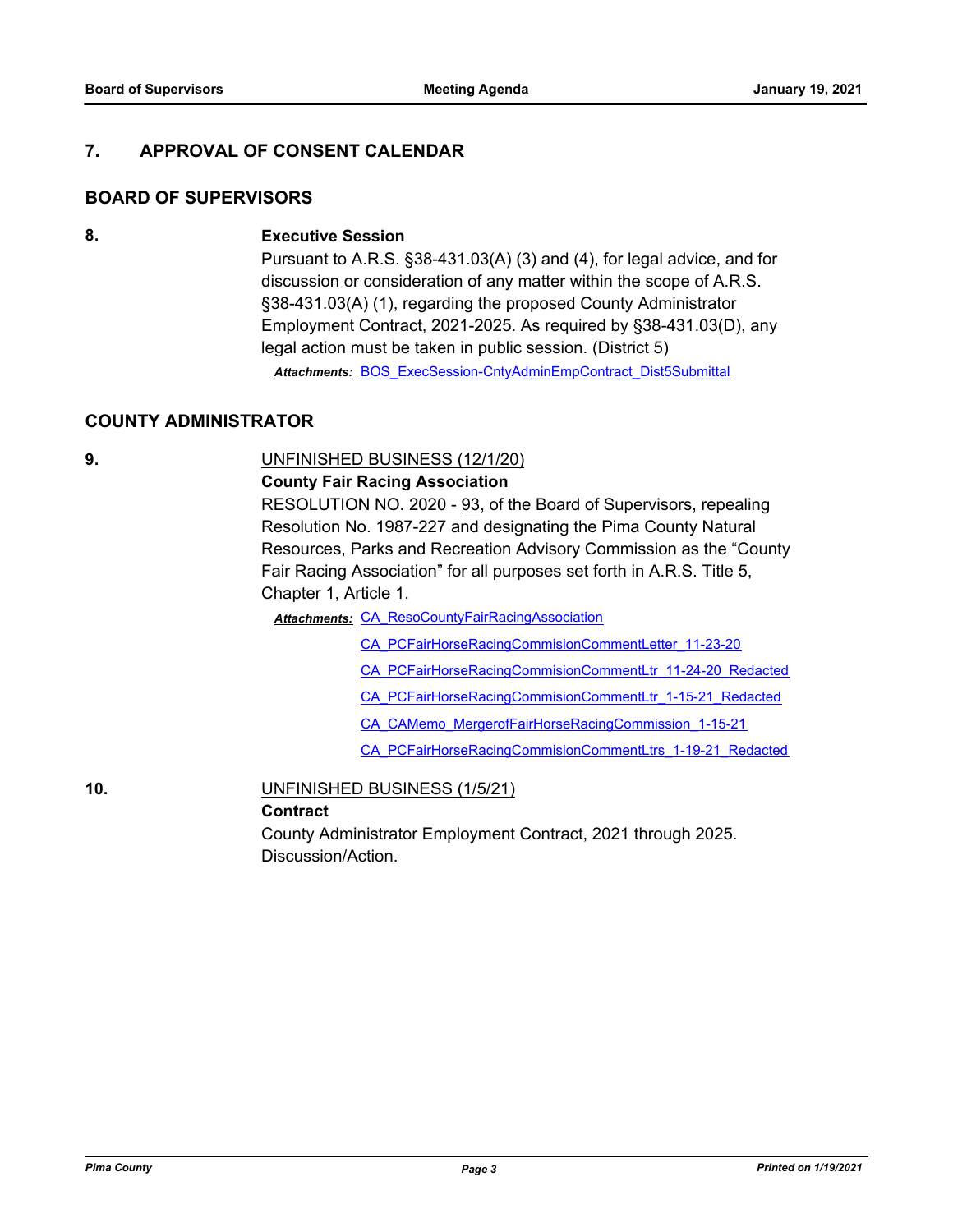|  |  | Attachments: CA EmploymentContract |
|--|--|------------------------------------|
|--|--|------------------------------------|

- [CA\\_CommentLetters\\_1-4-21](http://pima.legistar.com/gateway.aspx?M=F&ID=16a0134f-da9a-4b17-8dca-697a9a9158da.pdf)
- [CA\\_CommentLetters2\\_1-4-21\\_Redacted](http://pima.legistar.com/gateway.aspx?M=F&ID=4c8366e4-9ddb-4d0c-b58e-7c92fb38d07a.pdf)
- [CA\\_CommentLetters3\\_1-4-21\\_Redacted](http://pima.legistar.com/gateway.aspx?M=F&ID=a2d8b31a-baf4-48e1-ba0d-f47f1cb626fa.pdf)
- [CA\\_CommentLetters\\_1-5-21\\_Redacted](http://pima.legistar.com/gateway.aspx?M=F&ID=0c7655b3-691b-4a19-97d9-c65d711b2fd5.pdf)
- [CA\\_CommentLetters\\_1-6-21\\_Redacted](http://pima.legistar.com/gateway.aspx?M=F&ID=14e7d436-2c36-4bc2-9aa4-b66cd5ee5c4b.pdf)
- [CA\\_TucsonAudubonSocietyCommentLetter\\_1-11-21](http://pima.legistar.com/gateway.aspx?M=F&ID=e2e59f37-3f20-4a16-b1f4-548735135aa8.pdf)
- [CA\\_CommentLetters\\_1-12-21\\_Redacted](http://pima.legistar.com/gateway.aspx?M=F&ID=69faacc7-d30e-44f0-8749-75e3e9f680cd.pdf)
- [CA\\_CommentLetters\\_1-13-21\\_Redacted](http://pima.legistar.com/gateway.aspx?M=F&ID=7dfba350-fce5-4252-bc8c-d8cf1fbedc76.pdf)
- [CA\\_CommentLetterHuckelberry-COVID-19\\_1-13-21\\_Redacted](http://pima.legistar.com/gateway.aspx?M=F&ID=98387d25-2232-459d-9c21-6c828f8e3602.pdf)
- [CA\\_CommentLetters2\\_1-13-21\\_Redacted](http://pima.legistar.com/gateway.aspx?M=F&ID=a6d4996c-6b87-40d5-b8ac-5959f0be2b11.pdf)
- [CA\\_CommentLetters\\_1-14-21\\_Redacted](http://pima.legistar.com/gateway.aspx?M=F&ID=7433ee21-2370-47fe-be44-9dce4be93309.pdf)
- [CA\\_CommentLetter2\\_1-14-21\\_Redacted](http://pima.legistar.com/gateway.aspx?M=F&ID=6a921ba5-ee68-407b-ad61-bb52f9173bde.pdf)
- [CA\\_CommentLetterHuckelberry-COVID-19\\_1-15-21\\_Redacted](http://pima.legistar.com/gateway.aspx?M=F&ID=c768e4de-0cef-401f-b002-4f10fd53248b.pdf)
- [CA\\_CommentLetters\\_1-15-21\\_Redacted](http://pima.legistar.com/gateway.aspx?M=F&ID=42a583b8-0778-4cd6-bb5a-0fd235953af6.pdf)
- [CA\\_CommentLetters\\_1-19-21\\_Redacted](http://pima.legistar.com/gateway.aspx?M=F&ID=0ee8d648-3460-4f1b-9447-6ac68cbc3983.pdf)

**11.** (Clerk's Note: All COVID-19 items and/or COVID-19 emergency items will be discussed under this agenda item.)

#### **Updates and Action on COVID-19**

Attachments: [CA\\_COVID-19\\_CommentLetters\\_Redacted](http://pima.legistar.com/gateway.aspx?M=F&ID=3b6518b5-2f0b-4970-abae-0582fd6d8851.pdf)

- [CA\\_COVID-19\\_CommentLetter\\_1-12-21\\_Redacted](http://pima.legistar.com/gateway.aspx?M=F&ID=ea8ff54d-0a23-4e50-ad08-e164109dfc03.pdf)
- [CA\\_CommentLetterHuckelberry-COVID-19\\_1-13-21\\_Redacted](http://pima.legistar.com/gateway.aspx?M=F&ID=008e91c3-ee02-45b3-a6da-75f59398e6b9.pdf)
- [CA\\_COVID-19\\_CommentLetter\\_1-14-21\\_Redacted](http://pima.legistar.com/gateway.aspx?M=F&ID=09ac7491-4194-49c3-8759-d2d5b4779c54.pdf)
- [CA\\_CommentLetterHuckelberry-COVID-19\\_1-15-21\\_Redacted](http://pima.legistar.com/gateway.aspx?M=F&ID=12512e32-9157-4c05-8d11-93d5b100ad3e.pdf)
- [CA\\_COVID-19\\_CommentLetter\\_1-15-21\\_Redacted](http://pima.legistar.com/gateway.aspx?M=F&ID=37f5582c-ce4f-4ca4-9cc6-0adf450e3d14.pdf)
- [CA\\_CAMemo\\_COVID-19PandemicUpdate\\_1-15-21](http://pima.legistar.com/gateway.aspx?M=F&ID=342319c3-c719-4e79-b93f-d95ed299e043.pdf)
- [CA\\_COVID-19\\_CommentLetters\\_1-19-21\\_Redacted](http://pima.legistar.com/gateway.aspx?M=F&ID=60630e77-aa80-4c3c-8343-8f2877664673.pdf)

#### **CLERK OF THE BOARD**

**12.** (Clerk's Note: Taxes due for the first half of 2020 are not eligible for refund or abatement.)

#### **Petitions for Redemption of Property Tax Exemption Waiver**

Staff recommends approval of the petitions for redemption of property tax exemption waivers.

*Attachments:* [CL\\_RedemptionWaiverofExemption](http://pima.legistar.com/gateway.aspx?M=F&ID=cac045a3-0718-4d49-9ff7-fbe1de6f6579.pdf)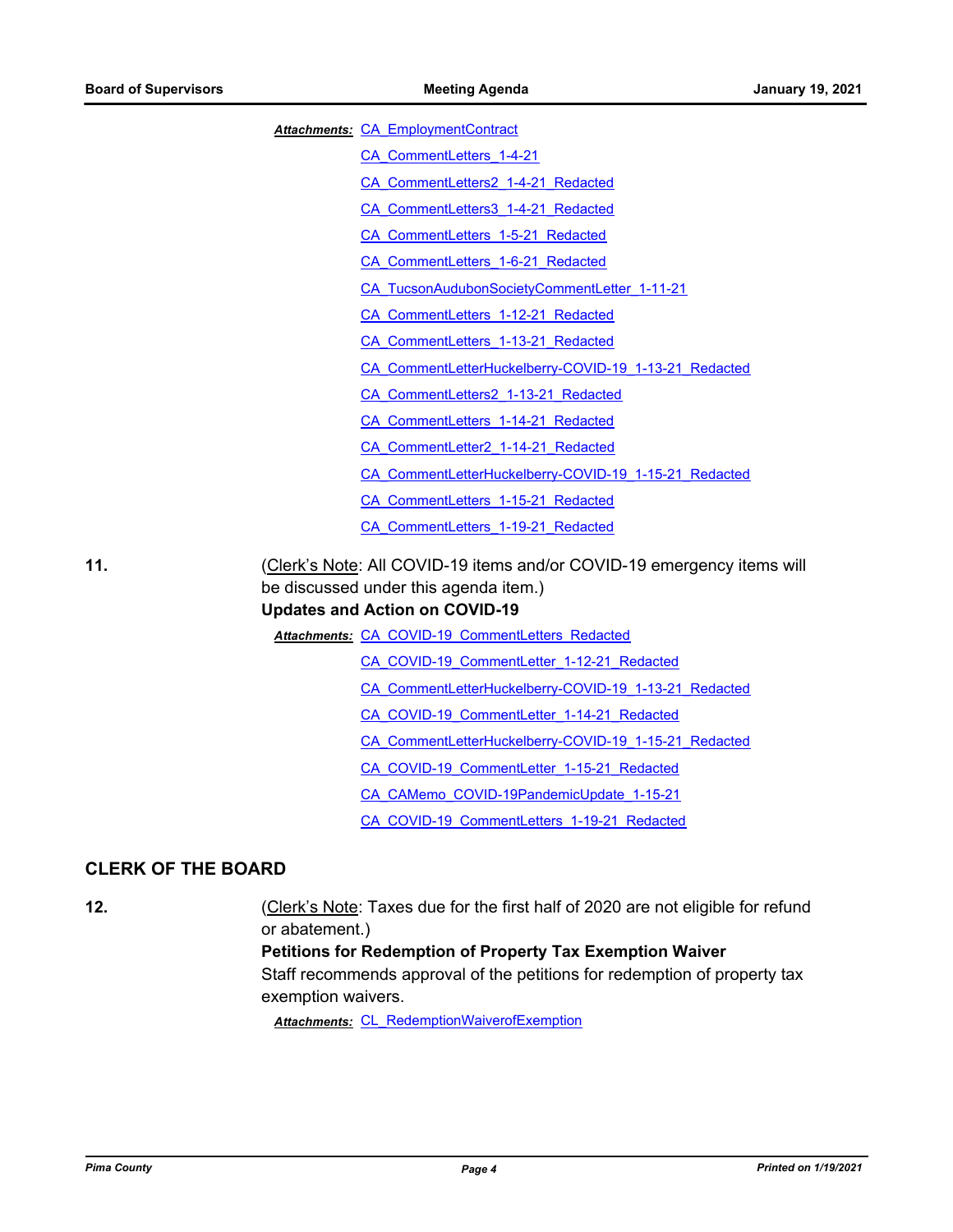## **13. Petition for Relief of Taxes** Pursuant to A.R.S. §42-11109(E), Iglesia Apostolica de la fe en Cristo Jesus, has petitioned the Board of Supervisors for relief of Real Property taxes and associated interest/penalty for tax year 2020, for Parcel No. 131-04-4000. *Attachments:* [CL\\_IglesiaApostolicaDeLaFeEnCristoJesus](http://pima.legistar.com/gateway.aspx?M=F&ID=7073c7cb-424b-4f19-ae7e-0235b4f2dbec.pdf) **14. Petition for Relief of Taxes** Pursuant to A.R.S. §42-11104(G), Society of Mount Carmel, Inc. - Salpointe Catholic High School, has petitioned the Board of Supervisors for relief of Real Property taxes and associated interest/penalty for tax year 2020, for Parcel No. 113-10-001A.

*Attachments:* [CL\\_SocietyofMountCarmelIncSalpointeCatholicHighSchool](http://pima.legistar.com/gateway.aspx?M=F&ID=4acec222-aed2-4f16-b73c-2e99ee9a062d.pdf)

# **\*\*\* HEARINGS \*\*\***

**Individuals wishing to address the Board on a Public Hearing item will need to contact the Clerk of the Board's Office at 520-724-8449, to register their request and obtain remote access information.**

### **FRANCHISE/LICENSE/PERMIT**

#### **15. Hearing - Liquor License**

Job No. 126720, Jorge Manuel Leon Uribe, Ragazzi, 101 S. La Cañada Drive, No. 51, Green Valley, Series 12, Restaurant, New License. *Attachments:* [FLP\\_LLRagazzi](http://pima.legistar.com/gateway.aspx?M=F&ID=dd9dcc47-b657-4e3d-a4f5-5a99009b0fe2.pdf)

#### **DEVELOPMENT SERVICES**

#### **16. Hearing - Comprehensive Plan Amendment**

P20CA00004, DE SANTIAGO - W. YEDRA ROAD PLAN AMENDMENT Tony and Carmen De Santiago, represented by Judith De Santiago, request a Comprehensive Plan Amendment of approximately 4.77 acres from Low Intensity Rural (LIR) to Medium Intensity Rural (MIR) land use designation, located approximately 1200 feet east of the intersection of W. Yedra Road and S. Vahalla Road, and addressed as 7600 W. Yedra Road, in Section 21, T15S, R12E, in the Southwest Planning Area. On motion, the Planning and Zoning Commission voted 8-0 (Commissioners Bain and Hook were absent) to recommend **APPROVAL SUBJECT TO A REZONING POLICY**. Staff recommends **APPROVAL SUBJECT TO A REZONING POLICY**. (District 3)

*Attachments:* [DSD\\_P20CA00004](http://pima.legistar.com/gateway.aspx?M=F&ID=f24d88be-fd8d-4877-982d-a389773f5144.pdf)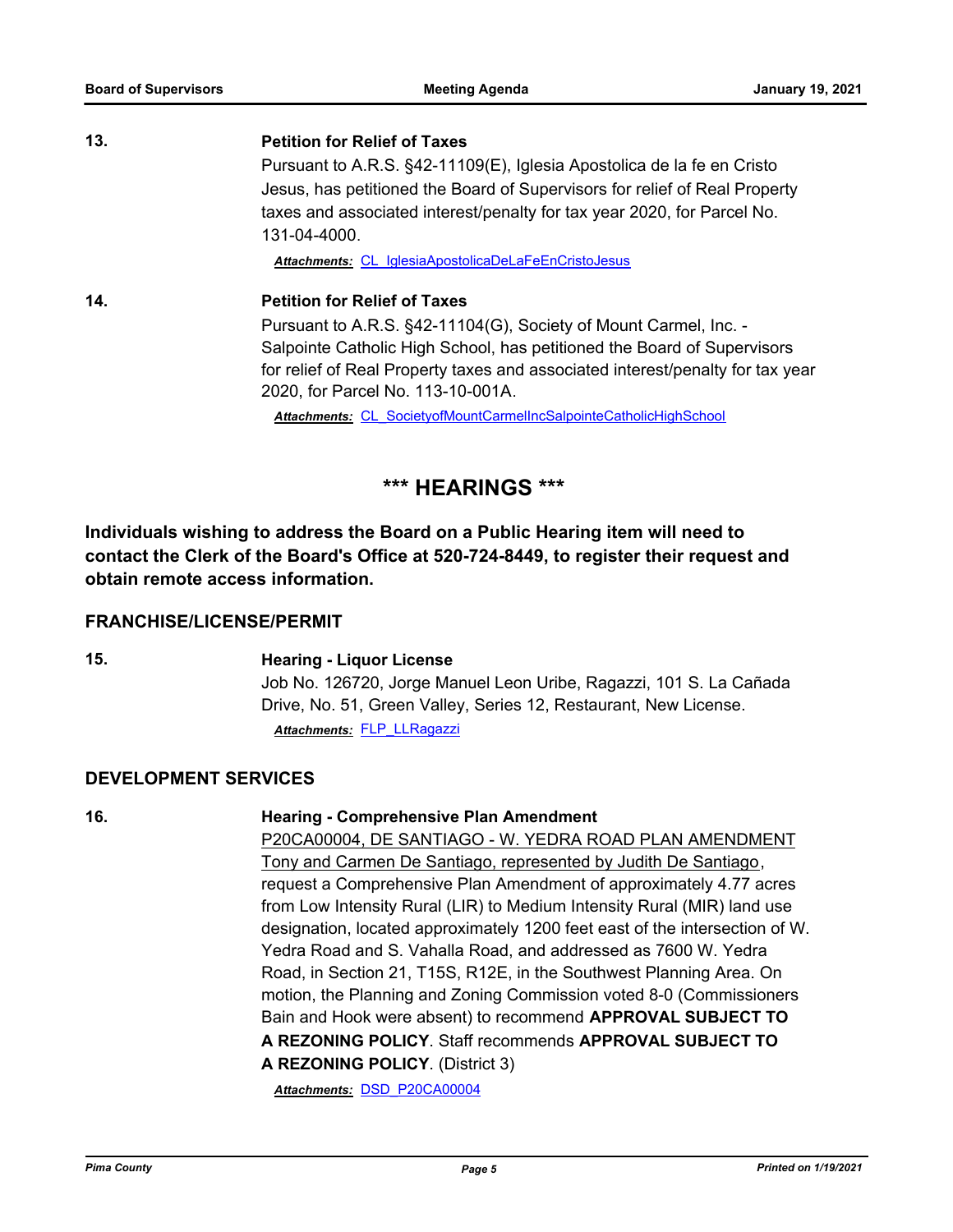#### **17. Hearing - Rezoning**

P20RZ00010, CAMFE, L.L.C. - W. OKLAHOMA STREET REZONING Request of Camfe, L.L.C., represented by Jose Campillo, for a rezoning of approximately 4.05 acres from the SR (Suburban Ranch) to the CR-1 (Single Residence) zone, located at the northwest corner of the intersection of W. Oklahoma Street and S. Sheila Avenue and addressed as 6520 W. Oklahoma Street. The proposed rezoning conforms to the Pima County Comprehensive Plan which designates the property as Low Intensity Urban 3.0 (LIU-3.0). On motion, the Planning and Zoning Commission voted 8-0 (Commissioners Bain and Hook were absent) to recommend **APPROVAL SUBJECT TO STANDARD AND SPECIAL CONDITIONS**. Staff recommends **APPROVAL SUBJECT TO STANDARD AND SPECIAL CONDITIONS**. (District 3)

*Attachments:* [DSD\\_P20RZ00010](http://pima.legistar.com/gateway.aspx?M=F&ID=29a03eef-a2d2-454a-9594-622e3cc398e1.pdf)

**18. Hearing - Rezoning Ordinance** ORDINANCE NO. 2021 - **2**, P16RZ00010, 6500 Westover Ave., L.L.C. - S. Westover Avenue Rezoning. Owner: 6500 Westover Ave., L.L.C. (District 5)

*Attachments:* [DSD\\_OrdP16RZ00010](http://pima.legistar.com/gateway.aspx?M=F&ID=86238422-8f3f-4e98-a5aa-974cecff61f3.pdf)

#### **19. ADJOURNMENT**

**POSTED: Levels A & B and 1st Floor, Pima County Administration Bldg.**

 **Pima County Homepage: www.pima.gov**

**DATE/TIME POSTED: 1/12/21 @ 3:00 p.m.**

**DATE/TIME REPOSTED (additional attachments only): 1/13/21 @ 11:15 a.m.**

**DATE/TIME REPOSTED (additional attachments only): 1/14/21 @ 10:15 a.m.**

**DATE/TIME REPOSTED (additional attachments only): 1/14/21 @ 5:00 p.m.**

**DATE/TIME REPOSTED (combined Agenda/Addendum and additional attachments): 1/15/21 @ 5:00 p.m.**

**DATE/TIME REPOSTED (additional attachments only): 1/15/21 @ 5:20 p.m.**

**DATE/TIME REPOSTED (additional attachments only): 1/19/21 @ 3:30 p.m.**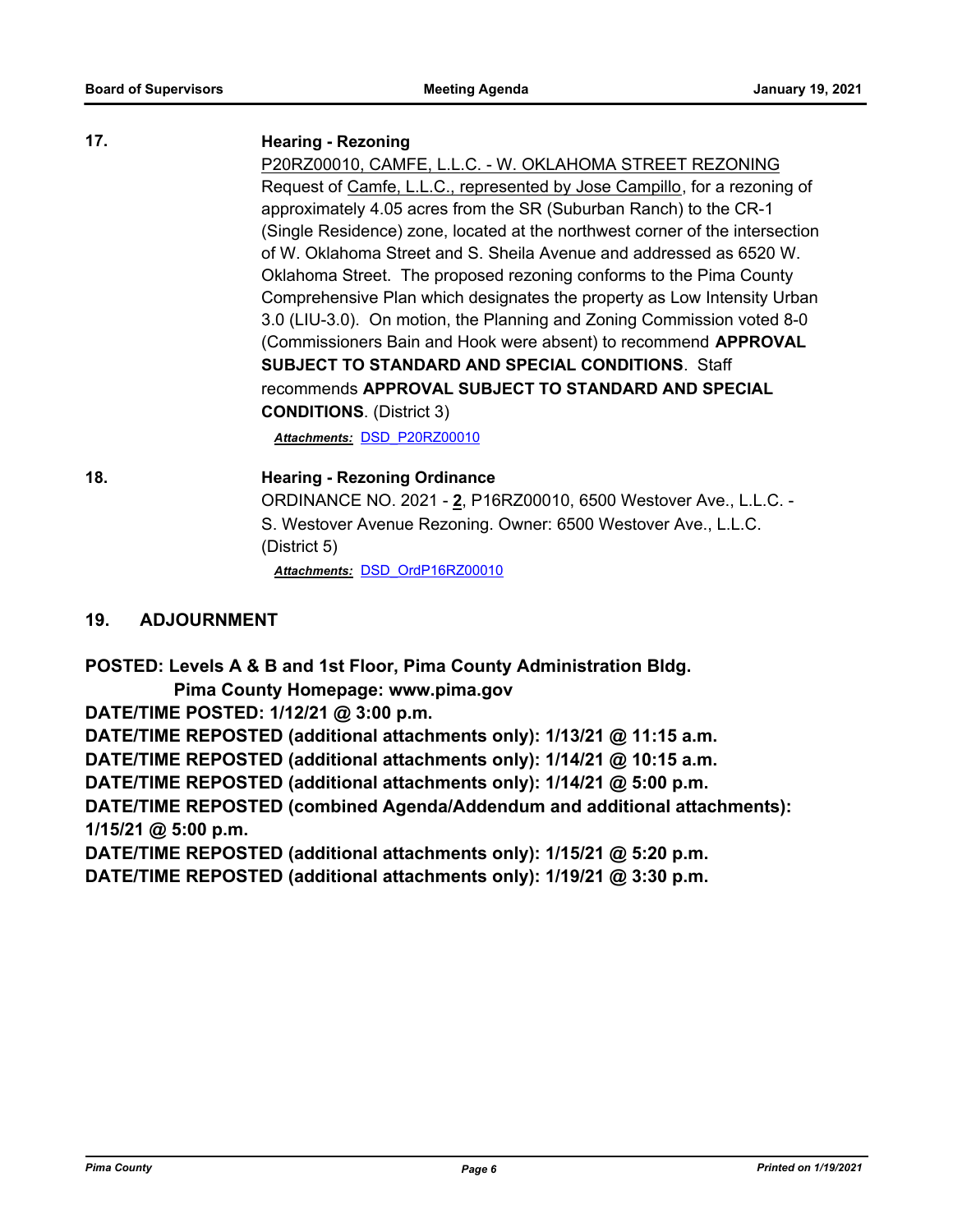#### **ADDENDUM 1**

#### **EXECUTIVE SESSION**

| $\mathbf 1$ . | Pursuant to A.R.S. $\S$ 38-431.03(A) (3) and (4), for legal advice and<br>direction regarding Next Level Arcade Tucson, L.L.C., et al. v. Pima<br>County, Pima County Superior Court Case No. C20210057.<br>Attachments: PCA ExecSession-NextLevelArcadeTucsonLLC                                                                 |
|---------------|-----------------------------------------------------------------------------------------------------------------------------------------------------------------------------------------------------------------------------------------------------------------------------------------------------------------------------------|
| 2.            | Pursuant to A.R.S. §38-431.03(A) (3) and (4), for legal advice and<br>direction regarding Pima County Board of Supervisors v. Bill Staples,<br>Arizona Tax Court Case No. TX2019-000118, and the processing of<br>petitions for redemption of waiver under A.R.S. §42-11153.<br><b>Attachments: PCA ExecSession-PCBOSvStaples</b> |
| 3.            | Pursuant to A.R.S. $\S$ 38-431.03(A) (3) and (4), for legal advice and<br>direction regarding what measures Pima County can take to extend the<br>federal eviction moratorium beyond January 31, 2021 within Pima County.<br><b>Attachments: PCA ExecSession-FederalEvictionMoratoriumExtension</b>                               |

#### **BOARD OF SUPERVISORS SITTING AS OTHER BOARDS**

#### **ROCKING K SOUTH COMMUNITY FACILITIES DISTRICT BOARD**

#### **4. Canvass**

Pursuant to A.R.S. §48-707(D), canvass of the election results for the January 12, 2021, Special Election. *Attachments:* [RK\\_SpecialElectionCanvass](http://pima.legistar.com/gateway.aspx?M=F&ID=c7cacd6b-268f-4937-bdfa-b8c7ba3ab767.pdf)

#### **SITTING AS THE BOARD OF SUPERVISORS**

#### **BOARD OF SUPERVISORS**

**5. Appointment of Sergeant at Arms** Appointment of Sgt. Charles Lopiccolo as the Sergeant at Arms, effective January 10, 2021. (District 3) *Attachments:* [BOS\\_SDMemorandum\\_ApptSgtAtArms\\_1-14-21](http://pima.legistar.com/gateway.aspx?M=F&ID=67c495ad-e205-4563-ad36-78b3f487857a.pdf) **6. Open Meeting Law** Discussion/action. Chief Civil Deputy County Attorney Andrew Flagg to provide a review of the Arizona Open Meeting Law as it applies to the

Pima County Board of Supervisors and their staff members. (District 5) *Attachments:* [BOS\\_OpenMeetingLaw\\_Dist5Submittal](http://pima.legistar.com/gateway.aspx?M=F&ID=f7e69d83-7280-4386-a675-ec1bda8a66ec.pdf)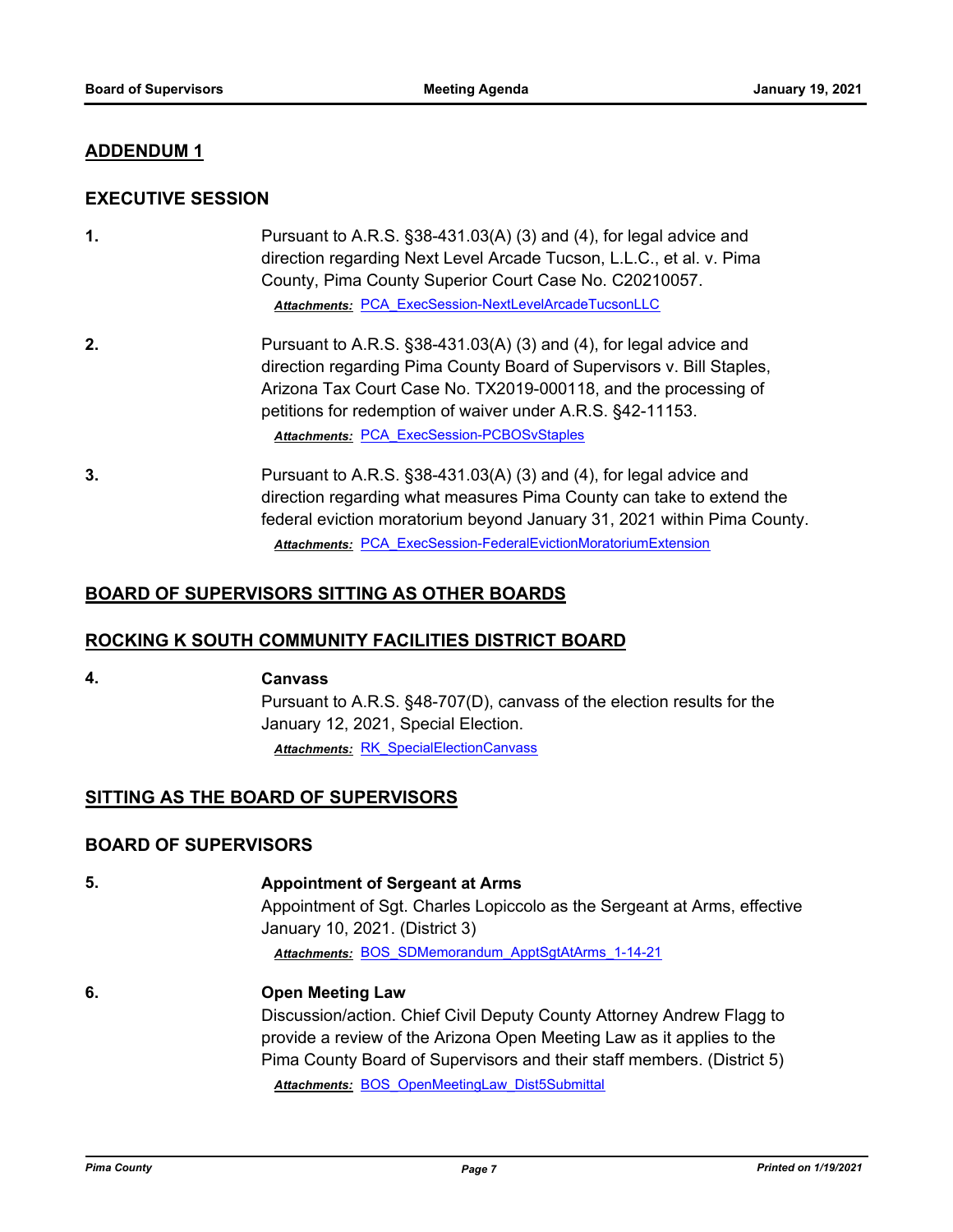#### **COUNTY ADMINISTRATOR**

|  | I |
|--|---|
|  |   |
|  |   |
|  |   |

#### **7. Consumer Health and Food Safety Fee Schedule**

Staff requests authorization to temporarily waive the current (January 1, 2021) increase in the operating permit fees associated with food establishments and allow for a credit to be provided to those that have paid during the current calendar year.

*Attachments:* [CA\\_CAMemo\\_ConsumerHealthFoodSafetyFeeSchedule](http://pima.legistar.com/gateway.aspx?M=F&ID=8ac3f01a-ed05-4e36-91f5-09a34b6cd7f2.pdf)

**8. COVID-19 Vaccination Agreement** Discussion/action. COVID-19 Vaccination Agreement between Tucson Medical Center and Pima County. Attachments: CA CAMemo COVID-19VaccinationAgreement

[CT-HD-21-291\\_1-15-21](http://pima.legistar.com/gateway.aspx?M=F&ID=31cf7f25-67de-4802-b735-1e2060124833.pdf)

#### **CONTRACT AND AWARD**

#### **PROCUREMENT**

**9.** Paradigm Laboratories, L.L.C., Amendment No. 5, to provide for COVID-19 test kits, processing, and reporting and amend contractual language, Health Department Operations and Federal Grant Funds, contract amount \$16,000,000.00 (MA-PO-20-166) Health *Attachments:* [MA-PO-20-166](http://pima.legistar.com/gateway.aspx?M=F&ID=a3e14a28-e9be-4c0f-9d94-60f7fe9d200e.pdf)

#### **GRANT APPLICATION/ACCEPTANCE**

| 10. | <b>Acceptance - County Administrator</b><br>John D. and Catherine T. MacArthur Foundation, Amendment No. 1, to<br>provide for the Safety and Justice Challenge and amend grant language,<br>no cost/3 year term (GTAM 21-65)<br>Attachments: GR GTAM 21-65                                    |
|-----|-----------------------------------------------------------------------------------------------------------------------------------------------------------------------------------------------------------------------------------------------------------------------------------------------|
| 11. | <b>Acceptance - Health</b><br>National Association of County and City Health Officials, to provide for<br>addressing needs of people with disabilities in COVID-19 local<br>preparedness planning, mitigation and recovery efforts, \$49,778.19<br>(GTAW 21-99)<br>Attachments: GR GTAW 21-99 |
| 12. | <b>Acceptance - Recorder</b><br>U.S. Election Assistance Commission, to provide for the 2020 HAVA<br>Election Security Sub-Grant, \$50,000.00/5 year term (GTAW 21-100)<br>Attachments: GR GTAW 21-100                                                                                        |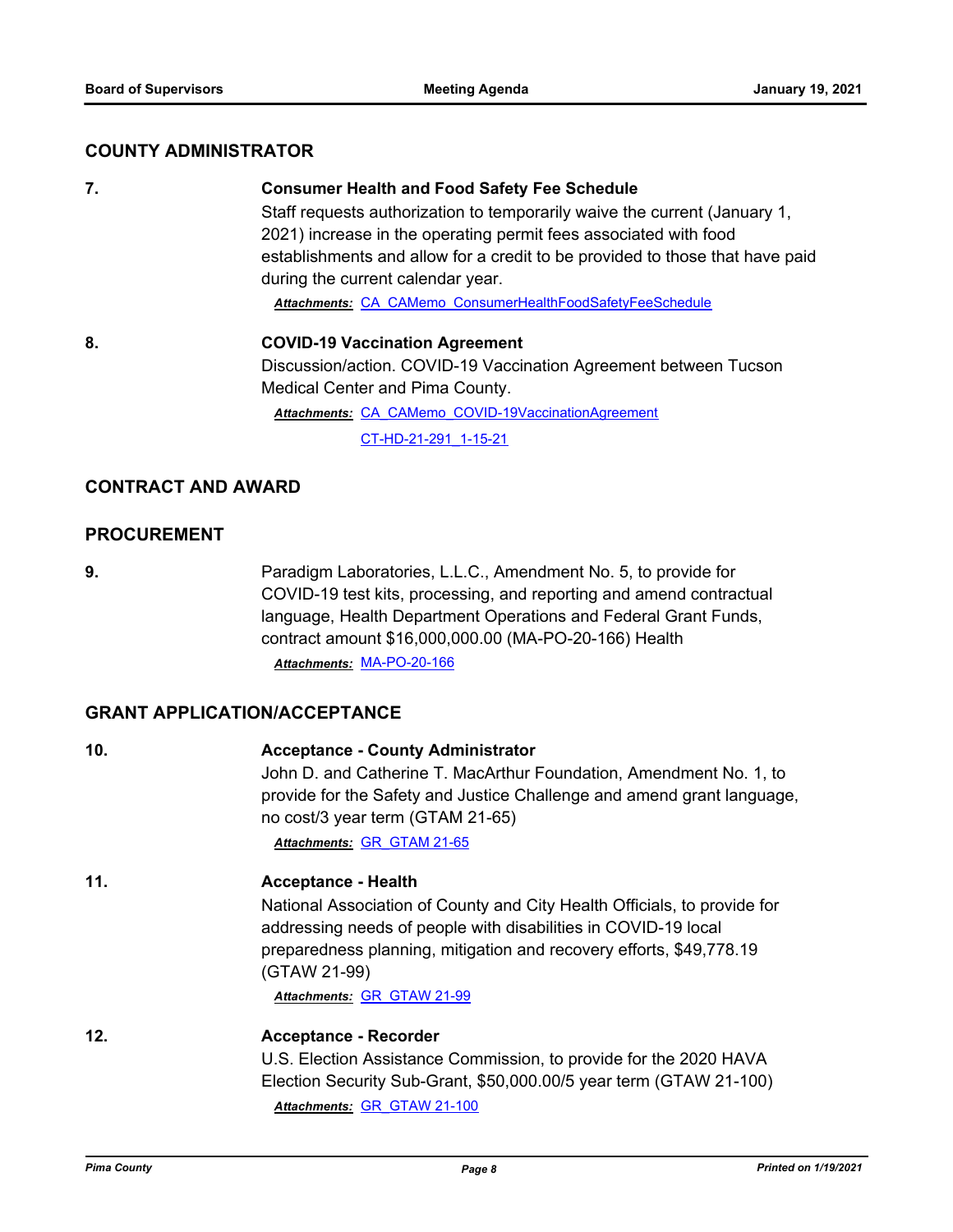| 13.                                                                                                                                                  | <b>Acceptance - Sheriff</b>                                                                                                                                                  |  |
|------------------------------------------------------------------------------------------------------------------------------------------------------|------------------------------------------------------------------------------------------------------------------------------------------------------------------------------|--|
|                                                                                                                                                      | Arizona Department of Homeland Security, to provide for the FFY2019<br>Homeland Security Grant Program Award for a tactical surveillance<br>system, \$6,879.00 (GTAW 21-101) |  |
|                                                                                                                                                      | Attachments: GR GTAW 21-101                                                                                                                                                  |  |
|                                                                                                                                                      | <b>BOARD, COMMISSION AND/OR COMMITTEE</b>                                                                                                                                    |  |
| 14.                                                                                                                                                  | <b>Community Action Agency Board</b>                                                                                                                                         |  |
|                                                                                                                                                      | Reappointment of John Vasquez Bedoy. Term expiration: 12/31/21.<br>(District 5)                                                                                              |  |
|                                                                                                                                                      | Attachments: BCC CommunityActionAgencyBoardReappt                                                                                                                            |  |
| 15.                                                                                                                                                  | <b>Fair Horse Racing Commission</b>                                                                                                                                          |  |
|                                                                                                                                                      | Reappointment of John Ochoa. Term expiration: 1/16/23. (District 4)                                                                                                          |  |
|                                                                                                                                                      | Attachments: BCC FairHorseRacingCommissionReappt                                                                                                                             |  |
| 16.                                                                                                                                                  | <b>Housing Commission</b>                                                                                                                                                    |  |
|                                                                                                                                                      | Reappointment of Sharayah Jimenez. Term expiration: 12/31/24.<br>(District 5)                                                                                                |  |
|                                                                                                                                                      | <b>Attachments: BCC HousingCommissionReappt</b>                                                                                                                              |  |
| 17.                                                                                                                                                  | <b>Merit System Commission and Law Enforcement Merit System</b><br><b>Council</b>                                                                                            |  |
|                                                                                                                                                      | Reappointment of Paul Rubin. Term expiration: 12/31/24. (District 5)                                                                                                         |  |
|                                                                                                                                                      | <b>Attachments: BCC MeritSystemCommissionReappt</b>                                                                                                                          |  |
| 18.                                                                                                                                                  | <b>State Board of Equalization</b>                                                                                                                                           |  |
|                                                                                                                                                      | Reappointment of Peter E. Pearman. Term expiration: 12/31/24.<br>(District 5)                                                                                                |  |
|                                                                                                                                                      | Attachments: BCC StateBoardofEqualizationReappt                                                                                                                              |  |
| POSTED: Levels A & B and 1st Floor, Pima County Administration Bldg.<br>Pima County Homepage: www.pima.gov<br>DATE/TIME POSTED: 1/14/21 @ 11:00 a.m. |                                                                                                                                                                              |  |
| DATE/TIME REPOSTED (additional attachments only): 1/14/21 @ 5:00 p.m.                                                                                |                                                                                                                                                                              |  |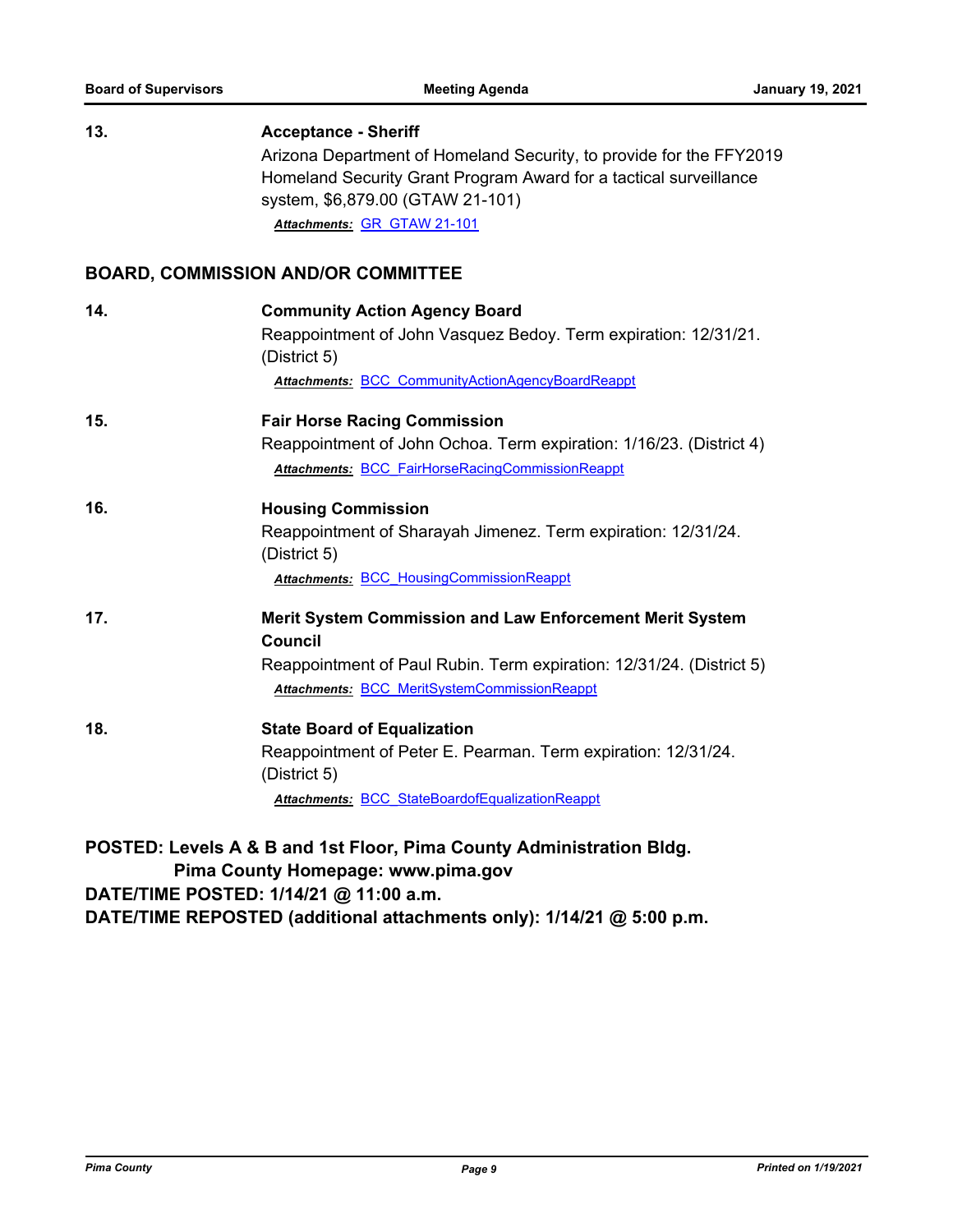# **CONSENT CALENDAR JANUARY 19, 2021**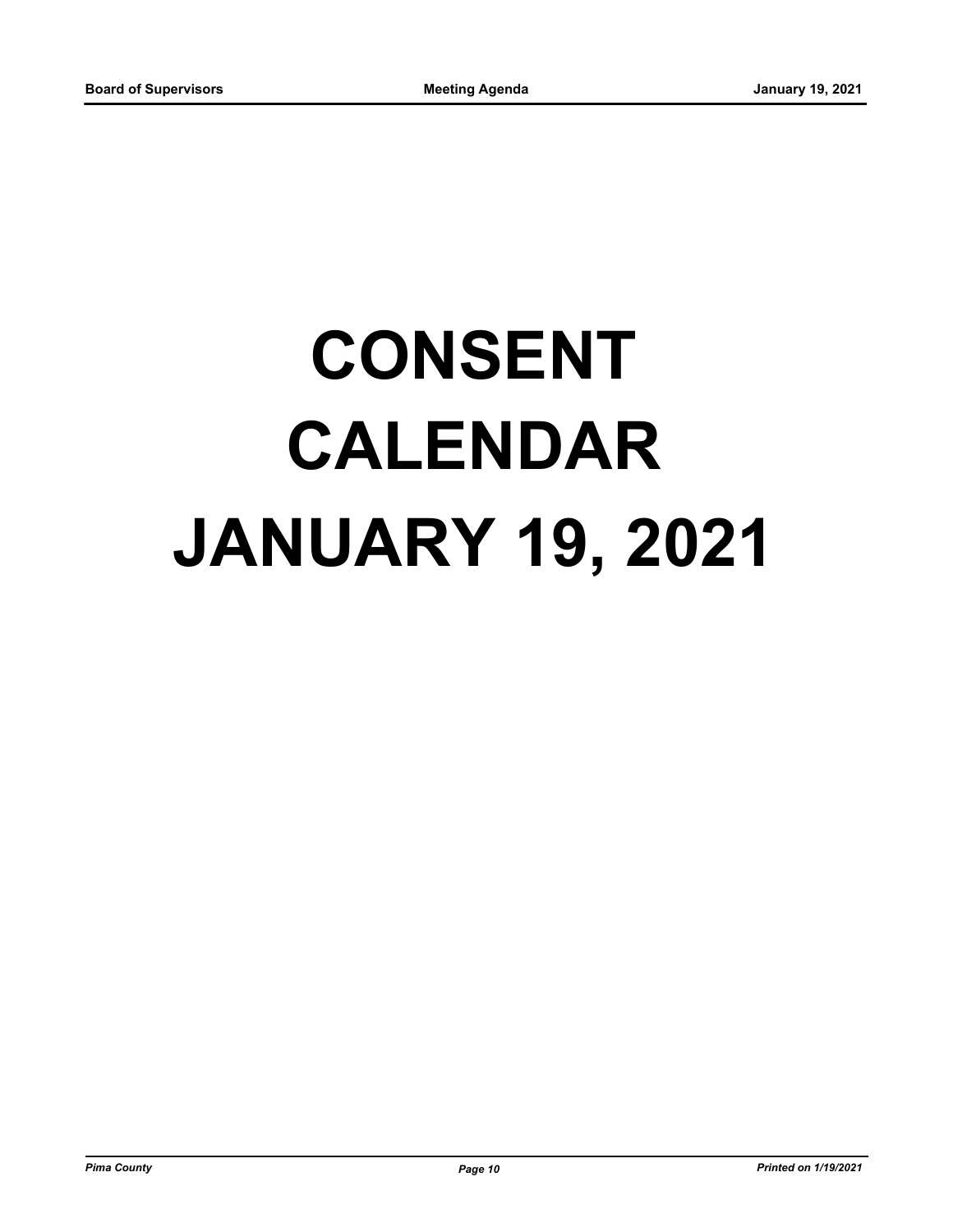#### **CONSENT CALENDAR, JANUARY 19, 2021**

#### **CONTRACT AND AWARD**

#### **County Attorney**

**1.** Assistance Dogs of the West, Amendment No. 3, to provide for the Courthouse Dog Program, amend contractual language and scope of services, Anti-Racketeering Fund, contract amount \$7,500.00 (CT-PCA-19-245)

*Attachments:* [CT-PCA-19-245](http://pima.legistar.com/gateway.aspx?M=F&ID=5404d997-28bf-441c-905a-d0b224cf84ce.pdf)

**2.** Avertest, L.L.C., d.b.a. Averhealth, Amendment No. 1, to provide for the Tucson/Pima County Problem Solving Court Initiative Project, extend contract term to 10/31/21 and amend contractual language, SAMHSA (\$67,689.00) and DOJ BJA (\$12,311.00) Funds, contract amount \$80,000.00 (CT-PCA-20-155)

*Attachments:* [CT-PCA-20-155](http://pima.legistar.com/gateway.aspx?M=F&ID=4978e38a-1c6d-4e3a-ad38-eafcb16da194.pdf)

#### **Facilities Management**

**3.** Downtown Tucson Partnership, Inc., to provide for the Downtown Tucson Partnership Lease Agreement located at 220 N. Stone Avenue, Suite 170, no cost/2 year term (CTN-FM-21-51) *Attachments:* [CTN-FM-21-51](http://pima.legistar.com/gateway.aspx?M=F&ID=4e148237-c2d0-4577-a276-4e6639bb7fb9.pdf)

#### **Natural Resources, Parks and Recreation**

**4.** Maricopa Trail and Park Foundation, d.b.a. Sun Corridor Trail Alliance, to provide a Memorandum of Understanding to support the development of the Sun Corridor Trail, no cost/5 year term (CTN-PR-21-54) *Attachments:* [CTN-PR-21-54](http://pima.legistar.com/gateway.aspx?M=F&ID=207d8200-52fa-42f5-b83d-ea8d6b6164f7.pdf)

#### **Procurement**

**5.** MW Morrissey Construction, L.L.C., to provide for the Joel Valdez Main Library - 4th Floor Renovation Project (XLIN21), FM Capital Non-Bond Projects Fund, contract amount \$529,365.00 (CT-FM-21-272) Facilities Management

*Attachments:* [CT-FM-21-272](http://pima.legistar.com/gateway.aspx?M=F&ID=2414c00c-2bc9-41be-827a-1af8b560c427.pdf)